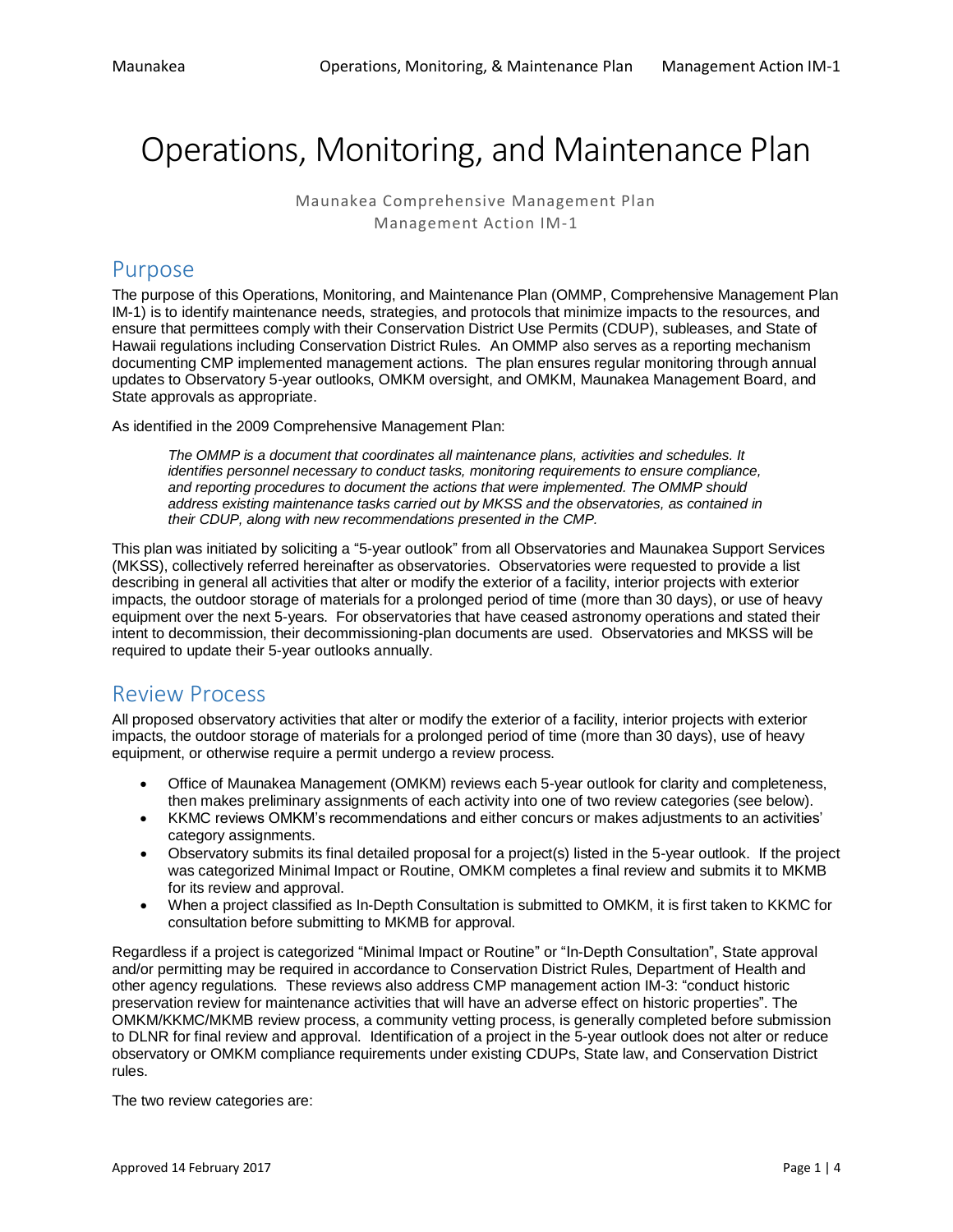- 1) **Minimal Impact or Routine Activities**. These projects are typically lease-compliance actions requiring observatories to keep their facilities in good working order and condition, such as painting and physical building appearance. Minimal and routine projects include augmenting remote environmental monitoring, like-to-like replacement, instrument or facility maintenance and repair, activities required by the sublease, etc. OMKM will review the proposed project details for consistency with KKMC's initial consultation and review; if there is no substantive changes to the project it is forwarded to MKMB for final review and approval. State approval is sought following MKMB approval.
- 2) **In-Depth Consultation Activities** are projects that warrant separate, in-depth Council consultation because the scope of activity have potential long-term implications. These may include ground disturbance, new physical infrastructure footprints, potential for public concern, or substantive facility renovations or upgrades. Following KKMC consultation, the project is forwarded to MKMB for its review and approval or recommendation to the President/BOR. State approval and/or permit may be sought prior to UH's final approval.

A s*ummary* of typical projects, the Kahu Kū Mauna Council consultation recommendation, and OMKM monitoring and mitigation is provided at the conclusion of this plan.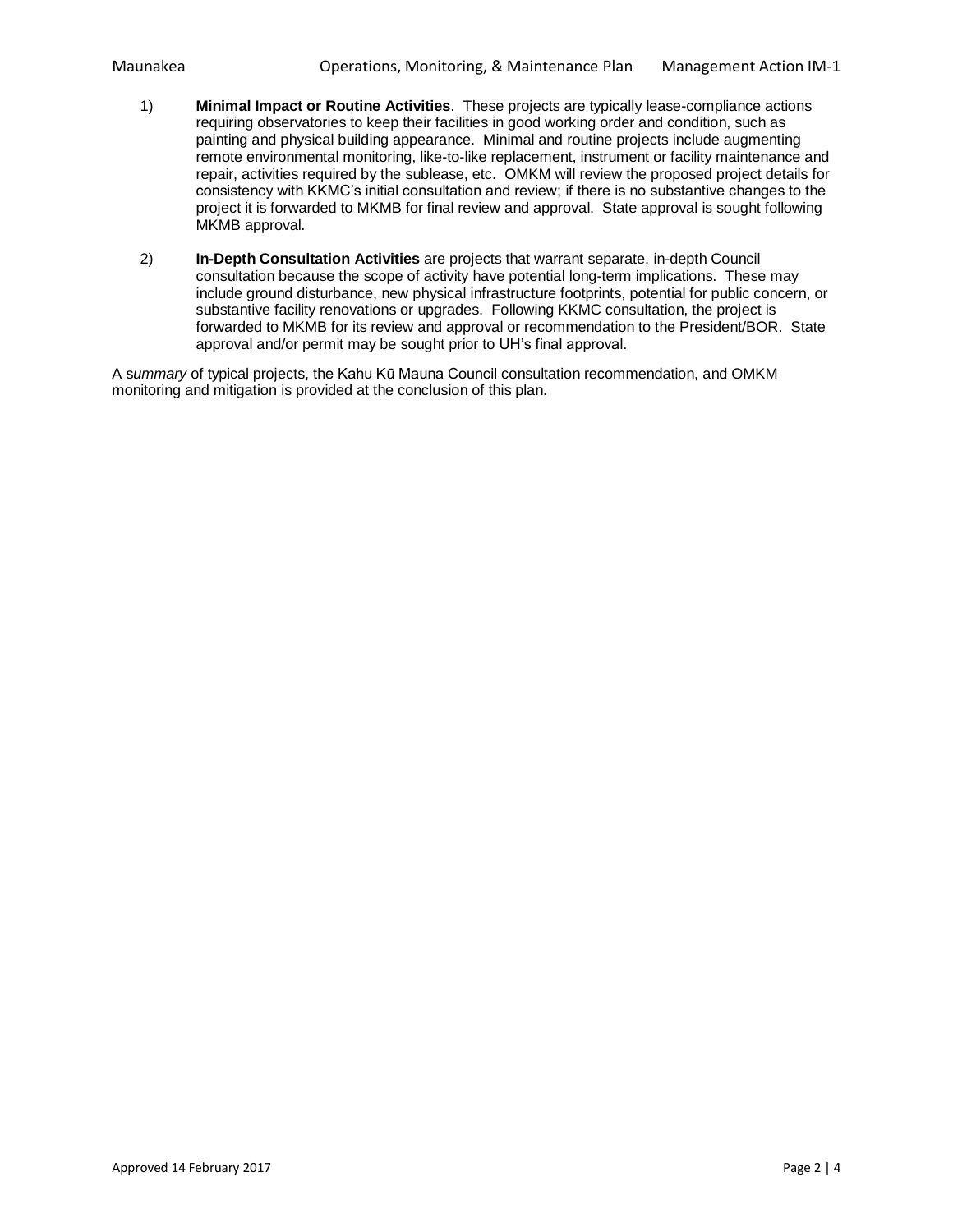## Maunakea Observatory Five-Year Outlook – Content Guidelines

Consistent with the 2009 Maunakea Comprehensive Management Plan, and Kahu Kū Mauna Council (KKMC) consultation, each Observatory and Maunakea Support Services annually submit a 5-year outlook of projects as outlined below. These 5-year outlooks shall include all activities that alter or modify the exterior of a facility, interior projects with exterior impacts, the outdoor storage of materials for a prolonged period of time (more than 30 days), or use of heavy equipment. Plans do not need to identify work that is limited to the existing interior of a facility, or routine maintenance and replacement in-kind of outdoor items that otherwise would not require OMKM, State, or MKMB approval.

#### **5-Year Plan Content:**

- 1. Decommissioning: Does your observatory anticipate starting the decommissioning process during this period?
- 2. Remaining content is to be organized by broad categories of:
	- Environmental Monitoring (GPS, cameras, weather, etc.).
	- Facility Maintenance and Safety Improvements (repainting [note any intended color changes], dome ladder modifications for staff safety, repaving, sidewalk/foundation-apron alterations, etc.). Typically, these activities reflect CDUP or sub-lease requirements.
	- Renovations & Infrastructure (HVAC upgrades, Photovoltaic systems, new dome vents, modifications that are not maintenance related, etc.)
	- Upgrades upgrades to scientific capacity or capabilities that would require permitting either because the facility exterior will be altered or otherwise impact the CDUP or sub-lease.
	- Other (not addressed elsewhere in these categories).
- 3. Within each broad category complete project details need not be identified, rather an outline of what is anticipated must be provided. If uncertain as to a timeframe or if an activity will occur please include it in the 5-year outlook with the understanding that this is a best estimate of activities. Not including something does not mean it will not be considered for consultation by the Council, but consultation may require additional time. Within each broad category, details to summarize include:
	- Brief description of likely action.
	- Purpose.
	- Estimated project date (year, month), when known.
	- Duration of activity and duration of installation or modification (i.e. a sensor deployed on the roof for 1 year or a concrete pad for the duration of the facility).
	- Infrastructure (i.e. cranes, specialized equipment, transportation), staff, and ground disturbance involved in installation or modification.
	- Visibility to the public (i.e. physical size, visual profile, etc.) when completed.

#### **Frequency:**

Updated yearly by each observatory and MKSS, submitted to OMKM by 1 December of each year; always forward-looking for a period of 5-years.

#### **5-Year Outlook Annual Reviews:**

- 1) Reviewed by OMKM for clarity and completeness prior to submission to Kahu Kū Mauna Council.
- 2) Reviewed by Kahu Kū Mauna Council. The Council may request clarification, addition, or removal of detail. The Council will assign a review category for each activity listed in the 5-year Plans. Those identified as "Minimal Impact or Routine Activities" are deemed to have sufficient detail such that further consultation is not anticipated. Those categorized as "In-Depth Consultation" require additional consultation.
- 3) Every detailed project request received (process outlined at [http://www.malamamaunakea.org/science/science-projects\)](http://www.malamamaunakea.org/science/science-projects) is reviewed by OMKM according to KKMC's consultation on the 5-year outlook. The project will be forwarded to the MKMB without additional KKMC consultation (Minimal Impact and Routine Activities) or following additional KKMC consultation (In-Depth Consultation). OMKM will make consistency determinations and inform the KKMC of all projects at KKMC meetings (regardless of review category). Projects that are inconsistent with the 5-year outlook or not included will be submitted to the KKMC for in-depth consultation before proceeding to the MKMB for review and approval. These actions in no way alter State permitting requirements or reduce OMKM's role in reviewing and coordinating projects.